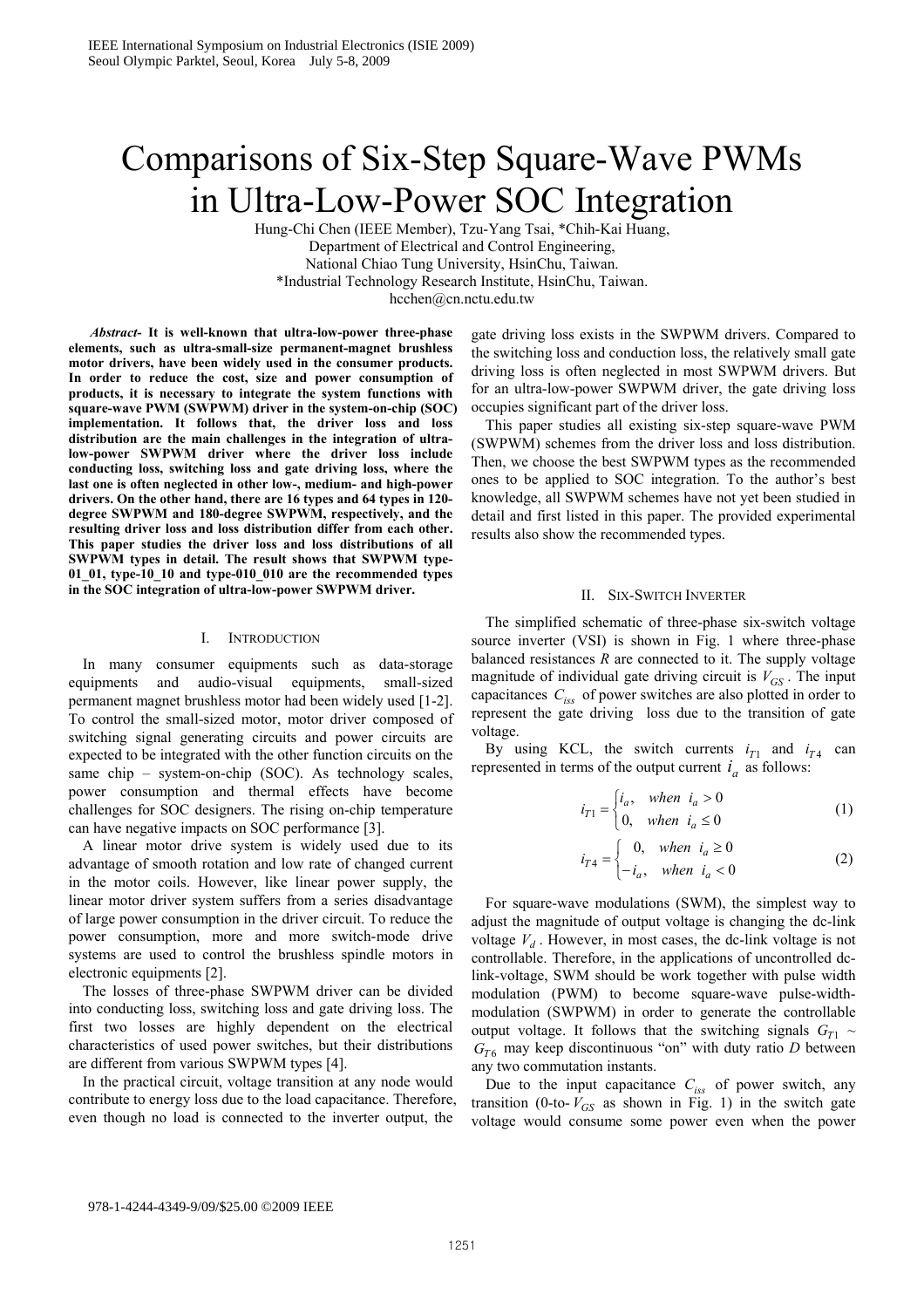switch does not conduct any current. Depending on the various gate signal generating schemes, the output transition rate can be slower than the PWM frequency  $f_{PWM}$ . To better represent this behavior, the effective PWM transition rate  $\alpha_{PWM}$ experienced per fundamental cycle will be introduced. Then, the average gate driving loss due to input capacitance *Ciss* becomes

$$
P_{G,Tx} = C_{iss} V_{GS}^2 f_{PWM} \alpha_{PWM,x}
$$
 (3)



Fig. 1. Simplified schematic of three-phase six-switch VSI.

The switching loss equally occurring in the upper switch and the lower switch is better than the switching loss is poured to either upper switch or the lower switch. In order to represent the loss distribution, the gate driving loss distribution factor  $F_{GTD}$  and the switching loss distribution factor  $F_{STD}$  are defined in the followings,

$$
F_{G,TD} = \frac{\left| P_{G,T1} - P_{G,T4} \right|}{P_{G,T1} + P_{G,T4}}
$$
\n(4)

$$
F_{S,TD} = \frac{\left| P_{S,T1} - P_{S,T4} \right|}{P_{S,T1} + P_{S,T4}}
$$
\n(5)

## III. SIX-STEP 120° SWPWM

In the common  $120^\circ$  SWPWM, each switch conducts for  $120^\circ$ . It follows that there are six commutations in each periodic cycle. We can find that at any instant, only two switches conducts. Therefore, a  $60^\circ$  dead-time exists between the switching signals of upper switch and the lower switch of the same leg, which avoids the occurrence of short of dc voltage

It is clear that  $120^{\circ}$  conduction scheme in each switch is composed of two neighbor conduction patterns. There are total four conduction patterns involved in the two switching signals of each leg. In order to apply SWPWM to adjust the output voltage, the conduction state in each conduction pattern is not always continuous "on". It may be either continuous "on" or discontinuous "on" (i.e. PWM "on"). Consequently, it follows that there are  $2^4 = 16$  possible types in 120° SWPWM. The definition of  $120^\circ$  SWPWM scheme is defined as type- $U_1 U_2$ <sub>-</sub> $L_1 L_2$  where

$$
U_m = \begin{cases} 0, \text{ when } m\text{th switching signal of upper switch is continuous "on"} \\ 1, \text{ when } m\text{th switching signal of upper switch is PWM "on"} \end{cases} \tag{6}
$$

$$
L_m = \begin{cases} 0, \text{ when } m\text{th switching signal of upper switch is continuous "on"} \\ 1, \text{ when } m\text{th switching signal of upper switch is PWM "on"} \end{cases} \tag{7}
$$

By following  $(6)-(7)$ , the common  $120^\circ$  SWM can be seen as the type of 00\_00 whose switching signals are always continuous "on". For type 01\_01, all switching signals, the output voltage and current waveforms are plotted in Fig. 2 [5]. We can find that each switching signal holds the voltage level at the first  $60^\circ$  period and then alternates for the next  $60^\circ$ period.



Fig. 2. Illustrated waveforms of type 01\_01 [5].

The output voltage  $v_{ab}^{120^\circ}$  as shown in Fig. 2 can be expressed in Fourier series as:

$$
v_{ab}^{120^{\circ}}(t) = \sum_{h=1}^{\infty} \left( \frac{4}{h\pi} D V_d \sin^2(\frac{h\pi}{2}) \cos^2(\frac{h\pi}{6}) \sin h(2\pi f_1 t + \frac{\pi}{3}) \right)
$$
  
  $h \in \text{positive integer } N$  (8)

where  $f_1$  is the fundamental frequency in  $Hz$ ,  $D$  is the PWM duty ratio. All the even and triple harmonics (3, 9, 15 ...) in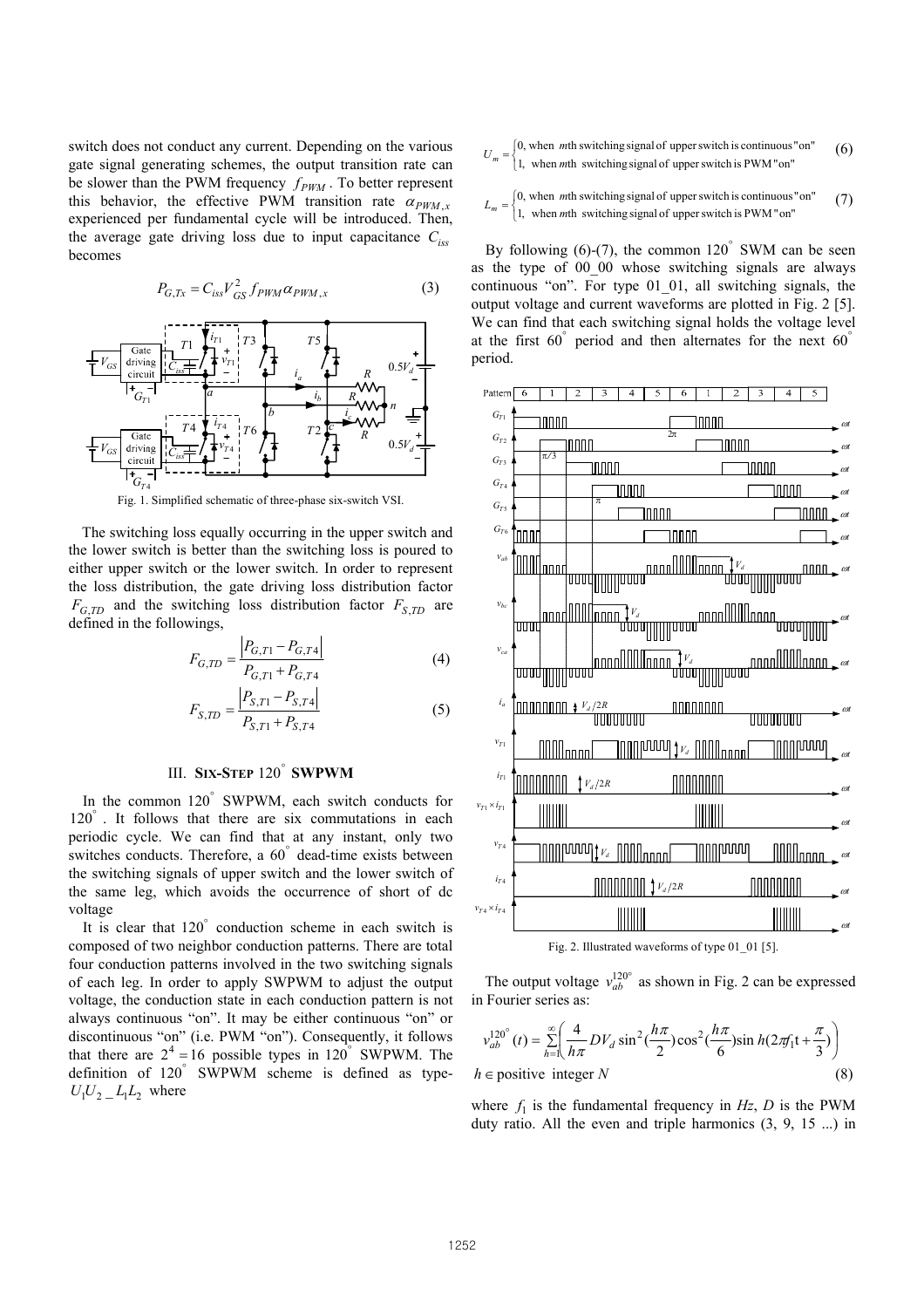$v_{ab}^{120^\circ}$  are zeros. By calculation, the fundamental component  $V_{ab,1}^{120^\circ}$  of output voltage  $v_{ab}^{120^\circ}$  can be expressed as:

$$
V_{ab,1}^{120^{\circ}} = \frac{3}{\pi} D V_d \tag{9}
$$

Obviously, the fundamental output voltage in  $120^\circ$ SWPWM type 01\_01 can be linearly controlled from near zero to its maximum value  $3V_d / \pi$  by adjusting the duty ratio *D*. However, not all 120° SWPWM types possess the same linear equation in (9). Fig. 3 plots the output voltage waveforms of all  $120^\circ$  SWPWM types. Obviously, in types 00\_00, 00\_01, 00 10, 01 00, 01 10, 10 00, and 10 01, their fundamental output voltages are not always linear with duty ratio *D*. Additionally, the other types 00\_11, 01\_01, 01\_11, 10\_10, 10\_11, 11\_00, 11\_01, 11\_10 and 11\_11 possess the same controllable output voltage as (8) and they are named linear 120° SWPWM schemes.



Fig. 3. The output voltage  $v_{ab}^{120^{\circ}}$  of all 120° SWPWM schemes.

According to (8), the *h* th-order harmonic voltage can be expressed as:

$$
V_{ab,h}^{120^\circ} = \frac{1}{h} \frac{3}{\pi} D V_d = \frac{V_{ab,1}^{120^\circ}}{h} \qquad h = 6r \pm 1 \; \text{integer} \; r \ge 1 \tag{10}
$$

Equation (10) shows that nonzero *h*th-order harmonic component  $V_{ab,h}^{120^\circ}$  increases with PWM duty ratio *D* and the fundamental voltage  $V_{ab,1}^{120^\circ}$ . However, (10) holds only when its harmonic order *h* is significantly lower than the frequency modulation ratio  $m_f$ . As listed in Table II, the other harmonics centered around the PWM frequency  $f_{PWM}$  and its multiples do not increase with duty ratio *D*.

Table I. Harmonic components in linear 120° and 180° SWPWM

| D<br>h                                                                      | 0.1    | 0.3    | 0.5    | 0.7    | 0.9    |  |
|-----------------------------------------------------------------------------|--------|--------|--------|--------|--------|--|
|                                                                             | 0.1    | 0.3    | 0.5    | 0.7    | 0.9    |  |
| 5                                                                           | 0.02   | 0.06   | 0.1    | 0.14   | 0.18   |  |
|                                                                             | 0.0142 | 0.0428 | 0.0714 | 0.1    | 0.1285 |  |
| 11                                                                          | 0.0091 | 0.0273 | 0.0455 | 0.0636 | 0.0818 |  |
| 13                                                                          | 0.0077 | 0.0231 | 0.0385 | 0.0538 | 0.0692 |  |
| $m_f \pm 1$                                                                 | 0.0945 | 0.2500 | 0.3106 | 0.0265 | 0.1013 |  |
| $m_f \pm 3$                                                                 | 0.0006 | 0.0013 | 0.0018 | 0.0010 | 0.0007 |  |
| $m_f \pm 5$                                                                 | 0.0191 | 0.0526 | 0.0704 | 0.0593 | 0.0113 |  |
| $2m_f \pm 1$                                                                | 0.0924 | 0.1516 | 0.0061 | 0.1557 | 0.0875 |  |
| $2m_f \pm 3$                                                                | 0.0006 | 0.0011 | 0.0002 | 0.0005 | 0.0006 |  |
| $2m_f \pm 5$                                                                | 0.0176 | 0.0353 | 0.0062 | 0.0349 | 0.0131 |  |
| $2\sqrt{3}$<br>Note: The value tabulated in $-120^\circ/3$<br>$100^{\circ}$ |        |        |        |        |        |  |

Note: The value tabulated in  $V_{ab,h}^{120^{\circ}} \left( \frac{3}{\pi} V_d \right)$ ,  $V_{ab,h}^{180^{\circ}} \left( \frac{2\sqrt{3}}{\pi} V_d \right)$ .

Moreover, due to the input capacitance  $C_{iss}$  of the power switch, the more time the switching signals take to change for PWM, the more driving loss the circuit can yield. The effective PWM transition rate of upper switching signals  $G_{T1}$ ,  $G_{T3}$ ,  $G_{T5}$  and lower switching signals  $G_{T2}$ ,  $G_{T4}$ ,  $G_{T6}$  are defined as

$$
\alpha_{PWM,1}^{120^{\circ}} = \alpha_{PWM,3}^{120^{\circ}} = \alpha_{PWM,5}^{120^{\circ}} = \frac{1}{6} \sum_{i=1}^{2} U_i
$$
 (11)

$$
\alpha_{PWM,4}^{120^{\circ}} = \alpha_{PWM,6}^{120^{\circ}} = \alpha_{PWM,2}^{120^{\circ}} = \frac{1}{6} \sum_{i=1}^{2} L_i
$$
 (12)

where  $U_i$  and  $L_i$  had been defined in (6)-(7), respectively. Then the total driving loss  $P_G^{120^\circ}$  is

$$
P_G^{120^\circ} = \sum_{x=1}^6 P_{G,Tx}^{120^\circ} = C_{iss} V_{GS}^2 f_{PWM} (\sum_{x=1}^6 \alpha_{PWM,x})
$$
  
=  $C_{iss} V_{GS}^2 f_{PWM} \frac{1}{2} (\sum_{i=1}^2 U_i + \sum_{i=1}^2 L_i)$  (11)

It follows that the effective PWM transition rate of  $120^\circ$ SWPWM type- $U_1 U_2$   $L_1 L_2$  can be represented by

$$
\alpha_{PWM}^{120^\circ} = \frac{1}{2} (\sum_{i=1}^2 U_i + \sum_{i=1}^2 L_i)
$$
 (12)

According to the value  $\alpha_{\text{PWM}}^{120^\circ}$ , all linear 120° SWPWM schemes can be classified into Table II. The higher value  $\alpha_{PWM}^{120\degree}$  is, the higher driving loss is. It means that there are four 120° SWPWM types 01\_01 [5], 10\_10 [6], 11\_00 [4, 7-8], 00\_11 [9] with minimum value  $\alpha_{PWM}^{120^\circ} = 1$ . In fact, these four types are often found in the literatures [4-9]. But the other types with higher value  $\alpha_{\text{PWM}}^{120^\circ}$  had not yet found in any literatures.

Additionally, it is noted that based on the thermal consideration, the loss distribution in upper switch and the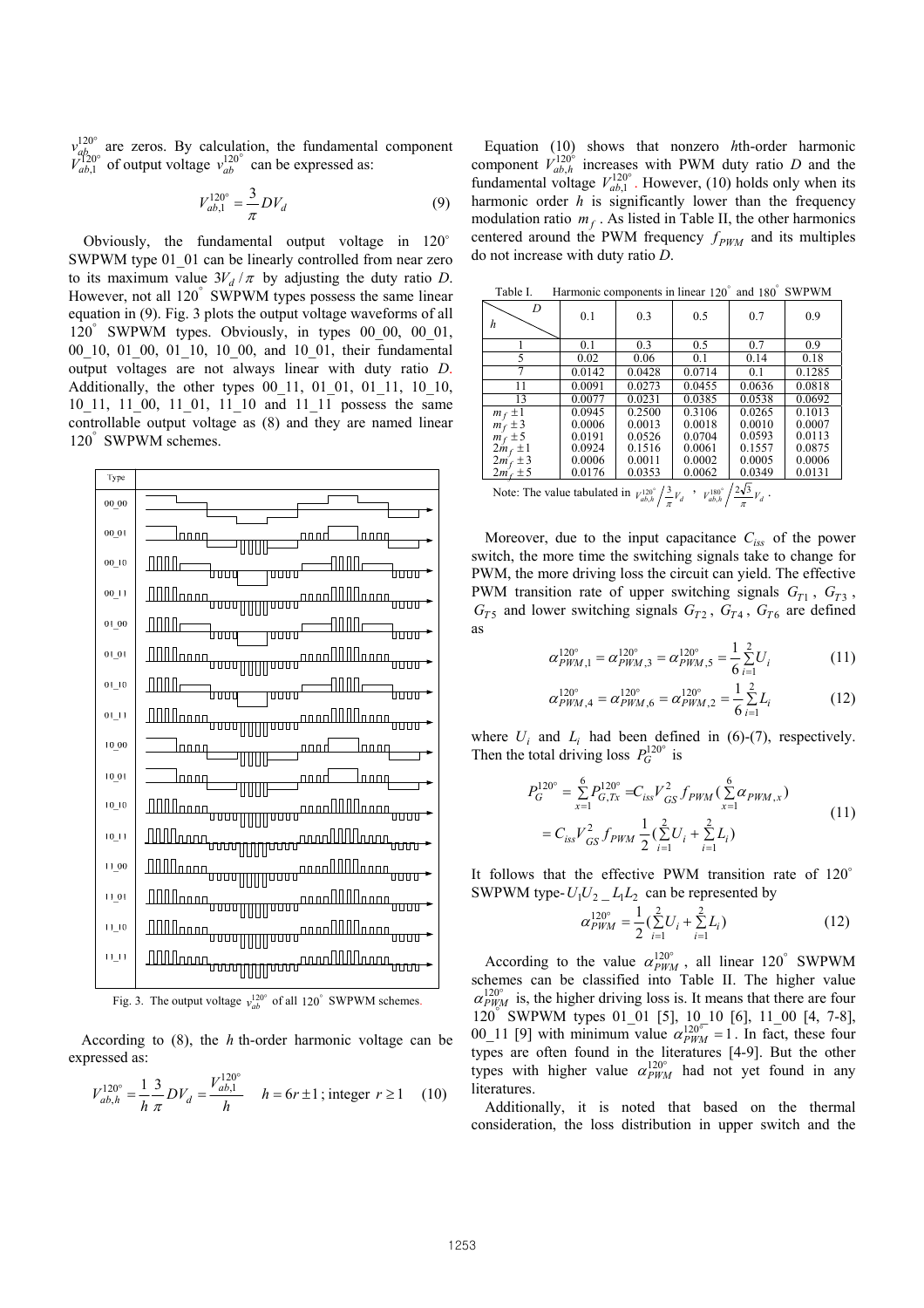lower switch is another important issue. From the voltages and the currents of the switches as shown in Fig. 2, we can find that `in type-10\_10, the switching loss  $P_{S,T1}$  and  $P_{S,T4}$  are equal to each other.

| type  | $\alpha_{PWM}^{120^{\circ}}$ | $F_{G,TD}^{120^{\circ}}$ | $F_{S,TD}^{120^{\circ}}$ |
|-------|------------------------------|--------------------------|--------------------------|
| 01 01 | 1                            | $\bf{0}$                 | $\bf{0}$                 |
| 10 10 |                              | $\bf{0}$                 | $\bf{0}$                 |
| 00 11 | 1                            | 1                        | 1                        |
| 11 00 | 1                            | 1                        |                          |
| 01 11 | 1.5                          | 0.333                    | 0.5                      |
| 11 01 | 1.5                          | 0.333                    | 0.5                      |
| 10 11 | 1.5                          | 0.333                    | 0.5                      |
| 11 10 | 1.5                          | 0.333                    | 0.5                      |
| 11    | $\overline{2}$               | 0                        | $\overline{0}$           |

Table II. Loss and distribution of various linear 120° SWPWM types

Not all the linear  $120^\circ$  SWPWM types possess good loss distribution. The loss distribution factors  $F_{G,TD}$  and  $F_{S,TD}$ defined in (4) and (5) of all linear  $120^\circ$  SWPWM types can be found in Table III. Zero loss distribution factors means that the loss distribution is even. It follows that no hot spot can be found in the main power circuit of ultra-small-size SWPWM drivers by using the linear 120° SWPWM types with zero loss distribution factors. Therefore, it follows that type-01\_01 and type-10  $\overline{10}$  are the best types of  $\overline{120}^\circ$  SWPWM.

## IV. SIX-STEP 180° SWPWM

In the common  $180^\circ$  SWM, each switch conducts for  $180^\circ$ . Like  $120^\circ$  SWPWM, there are also six commutations per periodic cycle in 180° SWPWM and thus, there are six conduction patterns. The conduction of the upper switch closely follows the conduction of the lower switch, and vice versa. Therefore, in practice, some blanking time must be included in their switching signals to avoid the short circuits of the dc bus due to the simultaneous conduction of the lower and

upper switches.<br>180° conduction in each switch is composed of three neighbor conduction patterns. There are total six conduction patterns involved in each leg. In order to apply SWPWM to adjust the output voltage, the conduction state in each conduction pattern is not always continuous "on". It may be either continuous "on" or discontinuous "on" (i.e. PWM "on"). Consequently, there are  $2^6 = 64$  possible types in 180<sup>°</sup> SWPWM. Each 180° SWPWM is represented as type- $U_1 U_2 U_3$   $L_1 L_2 L_3$  where the definitions of  $U_m$  and  $L_m$  can be found in  $(6)-(7)$ .

By following the above definition, the common  $180^\circ$  SWM can be seen as  $180^\circ$  SWPWM type-000 000 whose switching signals are always continuous "on". All switching signals for

180° SWPWM type-010 010 and the output voltages are plotted in Fig. 4.





We can find that in Fig. 4, each switch conducts continuously for  $60^\circ$ , then conducts discontinuously for the following 60° and conducts continuously for the remaining 60°. Because that the output voltage  $v_{ab}^{180°}$  can be expressed in Fourier series as:

$$
v_{ab}^{180^{\circ}}(t) = \sum_{h=1}^{\infty} \frac{4DV_d}{h\pi} \sin\left(\frac{h\pi}{2}\right) \sin\left(\frac{h\pi}{3}\right) \sinh\left(\omega t + \frac{\pi}{6}\right)
$$
  
 
$$
h \in N > 0
$$
 (13)

All the even and triple harmonics  $(3, 9, 15)$  ...) in  $v_{a}^{180^\circ}$  are zeros. By calculation, the fundamental component  $V_{ab,1}^{\text{180}^\circ}$  of  $\frac{1200 \times 180^{80}}{4}$  can be expressed as:

$$
V_{ab,1}^{180^\circ} = \frac{2\sqrt{3}}{\pi}DV_d
$$
 (14)

Obviously, the fundamental output voltage  $V_{ab,1}^{180^\circ}$  can be easily controlled from near zero to maximum output voltage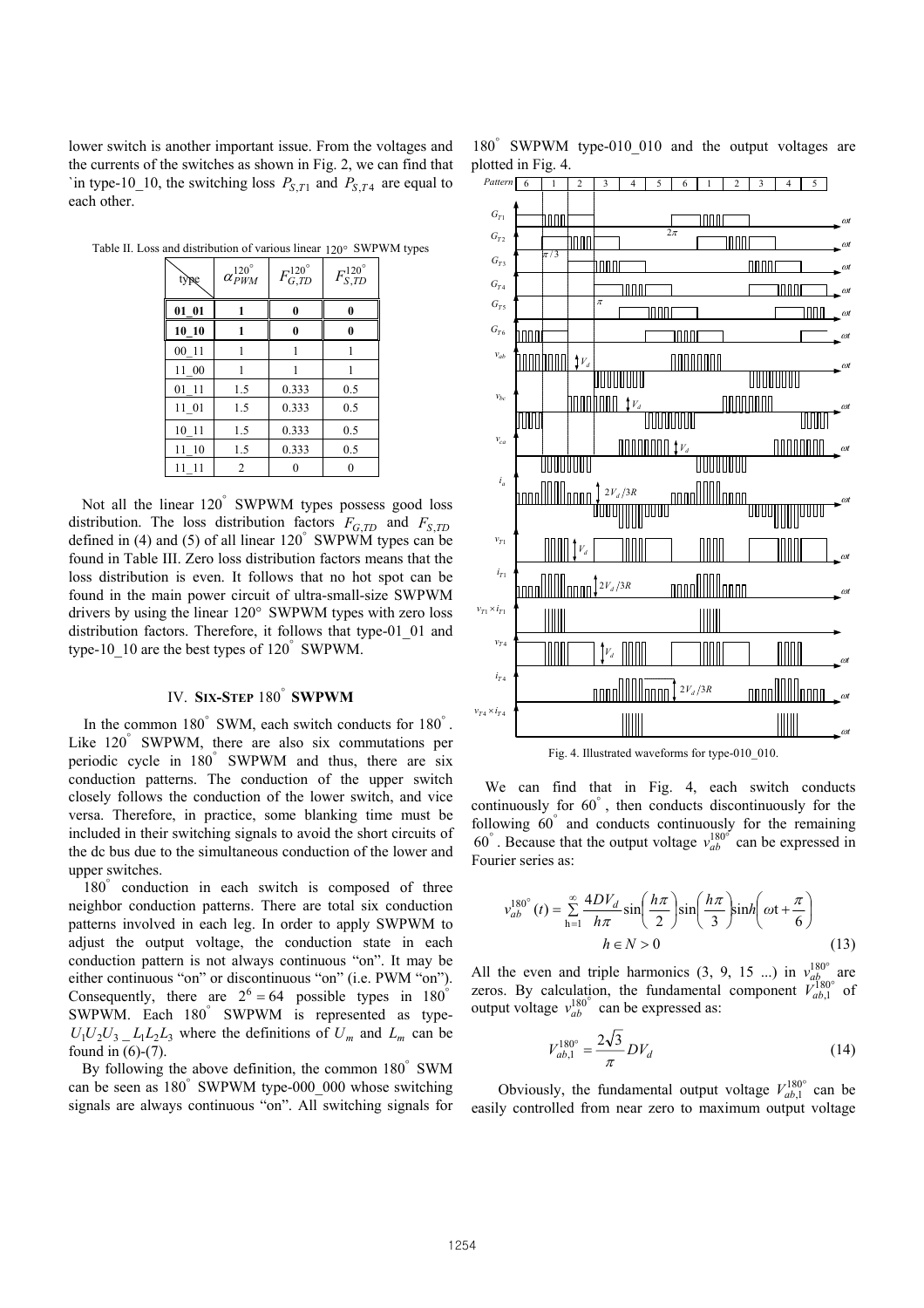$2\sqrt{3}V_d/\pi$  by adjusting the duty ratio *D*. According to (13), the *h* th-order harmonic voltage can be expressed as:

$$
V_{ab,h}^{180^\circ} = \frac{1}{h} \frac{2\sqrt{3}}{\pi} D V_d = \frac{V_{ab,1}^{180^\circ}}{h} \quad h = 6r \pm 1 \text{; integer } r \ge 1 \quad (15)
$$

However, not all 180° SWPWM types possess the controllable fundamental voltage as (14). Table III tabulates the classification of various output voltage waveforms for all 180° SWPWM types. Obviously, according to Table III, only 25 types possess the controllable fundamental voltage, i.e. linear modulation.

Equation (15) shows that nonzero *h*th-order harmonic component increases with PWM duty ratio *D* and the fundamental voltage  $V_{ab,1}^{180°}$  and, however, it holds only when the harmonic order *h* is significantly lower than the frequency modulation ratio  $m_f$ . The voltage harmonics  $V_{ab,h}^{180^\circ}$  in linear 180<sup>°</sup> SWPWM types possess the same proportionality as (10) in linear 120° SWPWM schemes. Therefore, the voltage harmonics of linear 180° SWPWM types can also be found from the same Table I as for linear  $120^\circ$  SWPWM schemes.

Table III Classification of output voltage  $v_{ab}^{180^\circ}$  for all 180° SWPWM types

| Types                                                  | Output voltage waveform                                                 |  |  |
|--------------------------------------------------------|-------------------------------------------------------------------------|--|--|
| 000 000                                                |                                                                         |  |  |
| 000 001, 000 100, 001 000,                             | ոտտ<br>TUUUL<br><b>proof</b><br>ոտտ                                     |  |  |
| 100 000                                                |                                                                         |  |  |
| 000 010, 000 101, 001 010,                             | nnnnr<br>nnnn<br>unno<br>unnr                                           |  |  |
| $100$ 010, $101$ 000, 101 010,                         |                                                                         |  |  |
| $010$ <sup>-</sup> 000, 010 <sup>-</sup> 001, 010 100, |                                                                         |  |  |
| 010 101                                                |                                                                         |  |  |
| 000 011,000 110,001 101,                               |                                                                         |  |  |
| $001^-011$ , $001^-110$ , $100^-110$ ,                 | nnnn<br><sup>10001</sup> www. <sup>00001</sup><br><b>Innellillinner</b> |  |  |
| $101^{-}100, 100^{-}101, 101^{-}110,$                  |                                                                         |  |  |
| 011 000, 011 001, 011 100,                             |                                                                         |  |  |
| $011^-101$ , $110^-000$ , $110^-001$ ,                 |                                                                         |  |  |
| $110^-100$ , $110^-101$ , $100^-011$ ,                 |                                                                         |  |  |
| 101 001, 101 011                                       | TUUTI,<br>TUTUN.                                                        |  |  |
| 001 001, 100 100                                       | nnn.<br><b>buuu</b><br>տտտ<br>nnn                                       |  |  |
| 001 100, 100 001                                       | <sup>տտտ</sup> տտտա<br>տտո <sub>տտտտա</sub> տտ                          |  |  |
| 000 111, 001 111, 010 010,                             |                                                                         |  |  |
| $010^-011, 010^-110, 010^-111,$                        |                                                                         |  |  |
| $011^-010, 011^-011, 011$ 110,                         |                                                                         |  |  |
| $011^-111$ , $100^-111$ , $101$ , $101$ ,              | nnnnnnn<br>nnnnnn                                                       |  |  |
| 101 111, 110 010, 110 011,                             | waanaan<br>uannaar                                                      |  |  |
| $110^-110$ , $110^-111$ , $111$ 000,                   |                                                                         |  |  |
| 111 001, 111 010, 111 011,                             |                                                                         |  |  |
| $111^{-}100, 111^{-}101, 111^{-}110,$                  |                                                                         |  |  |
| 111[10]                                                |                                                                         |  |  |

By following (12), the effective PWM transition rate of  $180^\circ$ SWPWM type- $U_1 U_2 U_3$   $L_1 L_2 L_3$  can be represented by

$$
\alpha_{PWM}^{180^\circ} = \frac{1}{2} (\sum_{i=1}^3 U_i + \sum_{i=1}^3 L_i)
$$
 (16)

Then the total gate driving loss  $P_G^{180^\circ}$  of 180° SWPWM type- $U_1U_2U_3 - L_1L_2L_3$  is

$$
P_G^{180^\circ} = \sum_{x=1}^6 P_{G,Tx}^{180^\circ} = C_{iss} V_{GS}^2 f_{PWM} \alpha_{PWM}^{180^\circ}
$$
 (17)

The higher value  $\alpha_{PWM}^{x=180^\circ}$  of 180° SWPWM type- $U_1U_2U_3$   $L_1L_2L_3$  is, the higher driving loss of type- $U_1 U_2 U_3 = L_1 L_2 L_3$  is. According to effective PWM transition rate  $\alpha_{PWM}^{180^\circ}$ , all 25 linear 180° SWPWM types can be classified into Table IV. From Table IV, we can find that only type-010\_010 has minimum value  $\alpha_{PWM}^{180^{\circ}} = 1$ .

However, based on the thermal consideration, the loss distribution in upper switch and the lower switch is another important issue. From the voltages and the currents of the switches as shown in Fig. 4, we can find that in type-010 010, the switching loss  $P_{S,T1}$  and  $P_{S,T4}$  are equal to each other.

For type-111 000, all the switching loss occurs only in the upper switch. Therefore, not all the linear  $180^\circ$  SWPWM types possess good loss distribution. The loss distribution factors  $F_{G,TD}$  and  $F_{S,TD}$  defined in (5) and (6) of all linear 180<sup>°</sup> SWPWM types can be found in Table IV. It follows that by using the linear 180° SWPWM with zero loss distribution factors, no hot spot due to SWPWM driver circuit can be expected in the driver circuit.

By considering the linear modulation in Table III and loss distribution in Table IV, we can find that only type-010\_010 is the best selection of 180° SWPWM.

Table IV. Loss and distribution of various linear 180° SWPWM types

| type                    | $180^{\circ}$<br>$\alpha_{\mathrm{PWM}}^{\mathrm{max}}$                                                         | $F_{G,TD}^{180^{\circ}}$ | $F^{180^{\circ}}$<br>$s$ , $TD$ |
|-------------------------|-----------------------------------------------------------------------------------------------------------------|--------------------------|---------------------------------|
| 010 010                 | 1                                                                                                               | $\bf{0}$                 | $\boldsymbol{0}$                |
| 111<br>000              | 1.5                                                                                                             |                          | 1                               |
| $\overline{011}$<br>010 | 1.5                                                                                                             | 0.333                    | $\overline{0}$                  |
| 110<br>010              | $\frac{1.5}{1.5}$<br>$\frac{1.5}{1.5}$                                                                          | $\frac{0.333}{0.333}$    | $\overline{0}$                  |
| 011<br>010              |                                                                                                                 |                          | $\overline{0}$                  |
| 111<br>101              |                                                                                                                 | 0.333                    | 0.5                             |
| 110<br>010              |                                                                                                                 | 0.333                    |                                 |
| 111<br>000              | $\overline{1.5}$                                                                                                | ī                        | $\frac{0}{1}$                   |
| 001<br>111              | $\frac{2}{2}$ $\frac{2}{2}$ $\frac{2}{2}$ $\frac{2}{2}$ $\frac{2}{2}$ $\frac{2}{2}$ $\frac{2}{2}$ $\frac{2}{2}$ | 0.5                      |                                 |
| 111<br>010              |                                                                                                                 | $\frac{0.5}{0}$          | 0.5                             |
| 011<br>011              |                                                                                                                 |                          | $\overline{0}$                  |
| 011<br>110              |                                                                                                                 | $\overline{0}$           | $\overline{0}$                  |
| 100<br>111              |                                                                                                                 | 0.5                      | Ī                               |
| 101<br>101              |                                                                                                                 | $\overline{0}$           | $\overline{0}$                  |
| 110<br>$\overline{011}$ |                                                                                                                 | $\overline{0}$           | $\overline{0}$                  |
| 110<br>110              |                                                                                                                 | $\overline{0}$           | $\overline{0}$                  |
| 111<br>001              |                                                                                                                 | 0.5                      | Ī                               |
| 111<br>010              |                                                                                                                 | 0.5                      | 0.5                             |
| 111<br>100              |                                                                                                                 | 0.5                      | Ī                               |
| 011<br>111              | 2.5                                                                                                             | 0.25                     | 0.5                             |
| 110<br>111              |                                                                                                                 |                          | 0.5                             |
| 111<br>$\overline{011}$ |                                                                                                                 | $\frac{0.25}{0.25}$      | 0.5                             |
| 111<br>$10\overline{1}$ | $\frac{2.5}{2.5}$<br>$\frac{2.5}{2.5}$                                                                          | 0.25                     | 0.5                             |
| 111<br>110              |                                                                                                                 | 0.25                     | 0.5                             |
| 111<br>111              | $\overline{3}$                                                                                                  | $\overline{0}$           | $\overline{0}$                  |

#### V. EXPERIMENTAL RESULTS

As shown in Fig. 1, a MCU-based SWPWM inverter is implemented. The DC link voltage of the voltage source inverter is  $V_{DC} = 150V$  and the used balanced load resistances are 100Ω . All the six-step SWPWM switching signals  $G_{T1} \sim G_{T6}$  with blanking time are implemented in MCU.

### *A.* 120° *SWPWM*

The experimental waveforms for 120° SWPWM type-01\_01 and type-11\_00 are plotted in Fig. 5, respectively. Compared Fig. 5 with Fig. 2, we can make sure that the illustrated waveforms are very close to the experimental results. Thus, the classification of effective PWM transition  $\alpha_{PWM}^{120^\circ}$  and